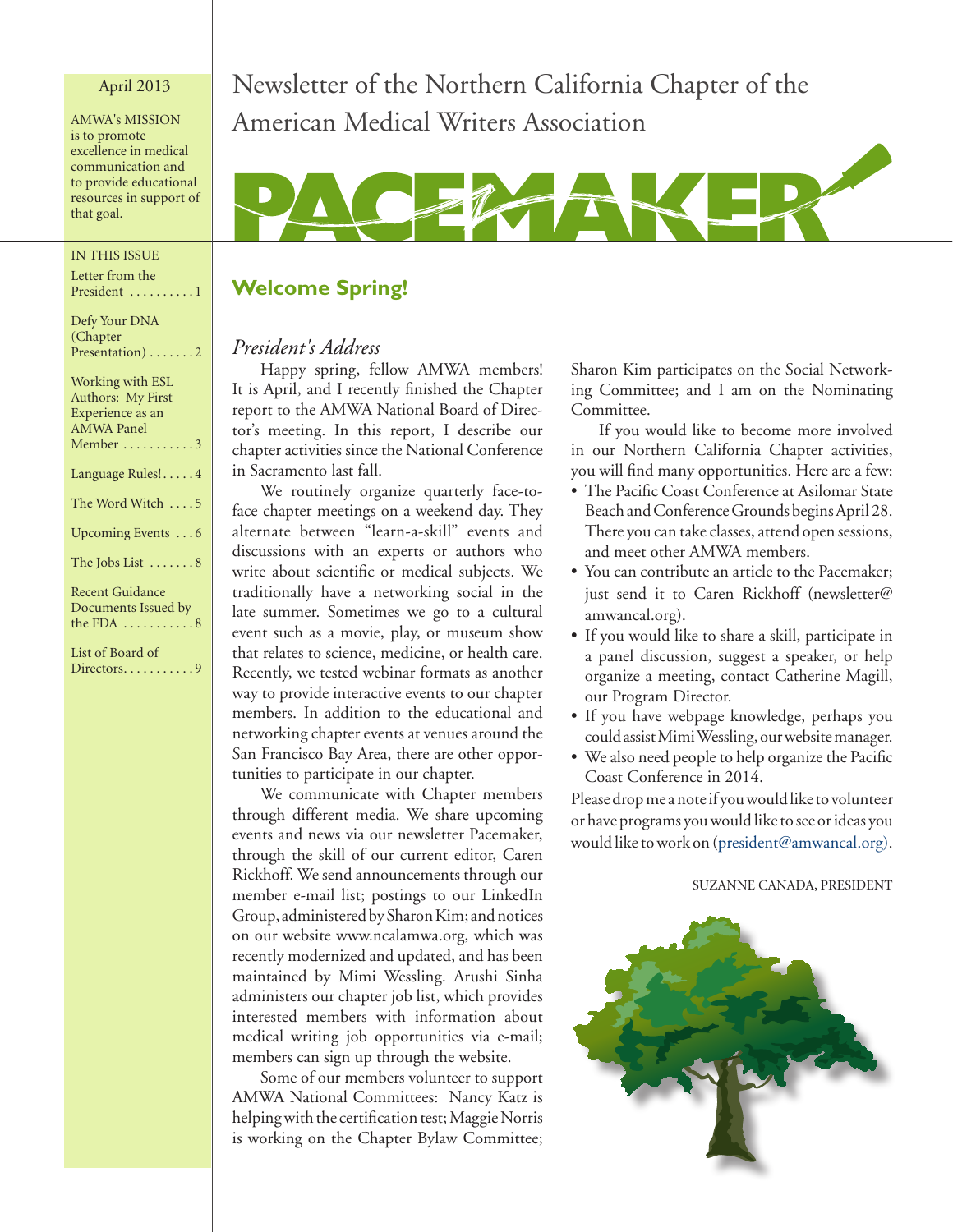### **Summary of Chapter Presentation, February 2013**

**Title: Defy Your DNA**

## **Speaker: Stephen Shrewsbury, MD**

 $B_{\nu}$ *Caren Rickhoff, BA*

*Stephen B. Shrewsbury is a physician whose 33-year career has taken him from the intimate world of English family practice to the cutting edge of global drug development. Dr. Shrewsbury was formerly Chief Medical Officer at AVI BioPharma (now Sarepta Therapeutics). Dr. Shrewsbury is also publications coordinator for the pan-industry think tank, the Oligonucleotide Safety Working Group.*

*Defy Your DNA: How the New Gene Patch Personalized Medicines Will Help You Overcome Your Greatest Health Challenges*

In his presentation to the Northern California AMWA Chapter, Dr. Shrewsbury, author of *Defy Your DNA*, described the future of drug discovery and development after the age of "blockbuster" medicines. As he noted, we humans have 25,000 genes that code for 150,000 proteins; however, the 30,000 drugs developed to date target only 2% of those proteins. Part of the reason so few proteins have been targeted is that 20th century drug development focused on creating medicines to treat diseases that occur in large populations. That approach has run its course without addressing a particularly challenging category of diseases referred to as rare diseases. A rare disease is defined as one that affects fewer than 200,000 Americans. However, taken together, the approximately 7,000 rare diseases that have been characterized (and the roughly 7,000 that have not been) affect 1 in 10 Americans. Some of the more well-known rare diseases include pulmonary fibrosis, multiple sclerosis, hemophilia, Huntington disease, and Duchenne muscular dystrophy.

Dr. Shrewsbury described an area of research that offers hope for the development of highly specific drugs that target the genetic machinery that leads to the dysfunctional proteins that cause such diseases. "Gene patch" personalized medicine focuses on the development of small stretches of single-stranded synthetic DNA—oligonucleotides (or oligomers)—that can be used to modify defective genes that code for proteins that cause diseases. By tackling diseases at the gene transcription stage, the gene patch approach allows modification of the message from some mutated genes so that the function of the resulting protein is partially or wholly restored or neutralized and the disease path is thus altered. A critical advantage of oligomer science is that it allows rapid design and development of novel therapeutic candidates, including candidates addressing previously difficult-to-target rare diseases. In addition, the highly specific oligomers appear to have few, if any, "off target" or adverse effects, making this new generation of drugs ideal: effective *and* safe. That, of course, remains to be proven, but early results are promising.

Various oligomers are currently in development to treat diseases such as amyotrophic lateral sclerosis, spinal muscular atrophy, acromegaly, and glioma. In an example of how such drugs are created, Dr. Shrewsbury reviewed the development of eteplirsen (AVI-4658) to treat Duchenne muscular dystrophy (DMD). DMD is an X-linked, rare, degenerative neuromuscular disorder leading to severe, progressive muscle loss and premature death. It is caused by one of many variations in a defective gene for dystrophin, a protein that plays a key structural role in muscle fiber function. Having seen the devastating effects of this disease firsthand, Dr. Shrewsbury was motivated to search for treatments, and he has been intimately involved with eteplirsen research. Designed for people with DMD who have specific deletions in the dystrophin gene, eteplirsen is an example of an an "exon-skipping" drug. That is, by successfully skipping exons that result in out-of-frame, disease-causing mRNA transcription, the drug splices exons together in such a way that in-frame mRNA is formed, which, in turn, results in a milder form of muscular dystrophy. Results of a Phase 2b study were promising in stabilizing the decline in walking ability of patients with DMD, and recently those results were further substantiated in the ongoing open-label, follow-on extension.

Dr. Shrewsbury concluded his presentation by describing the doctor's office of the future and his predictions for the top 10 ways in which medicine will leap forward and transform health care for all in the next generation. It is a promising picture of clinical practice that is less invasive, more effective, and personalized to individual patient profiles. In this view of future medicine, gene patch therapies are a stepping-stone toward the ultimate goal of gene replacement therapies.

FOR MORE INFORMATION ABOUT DR. SHREWSBURY AND HIS BOOK:

Email: steve.shrewsbury@me.com Twitter: @SBShrewsbury Facebook page: https://www.facebook.com/DefyYourDnaBook?ref=stream. Book information: http://defyyourdnabook.com/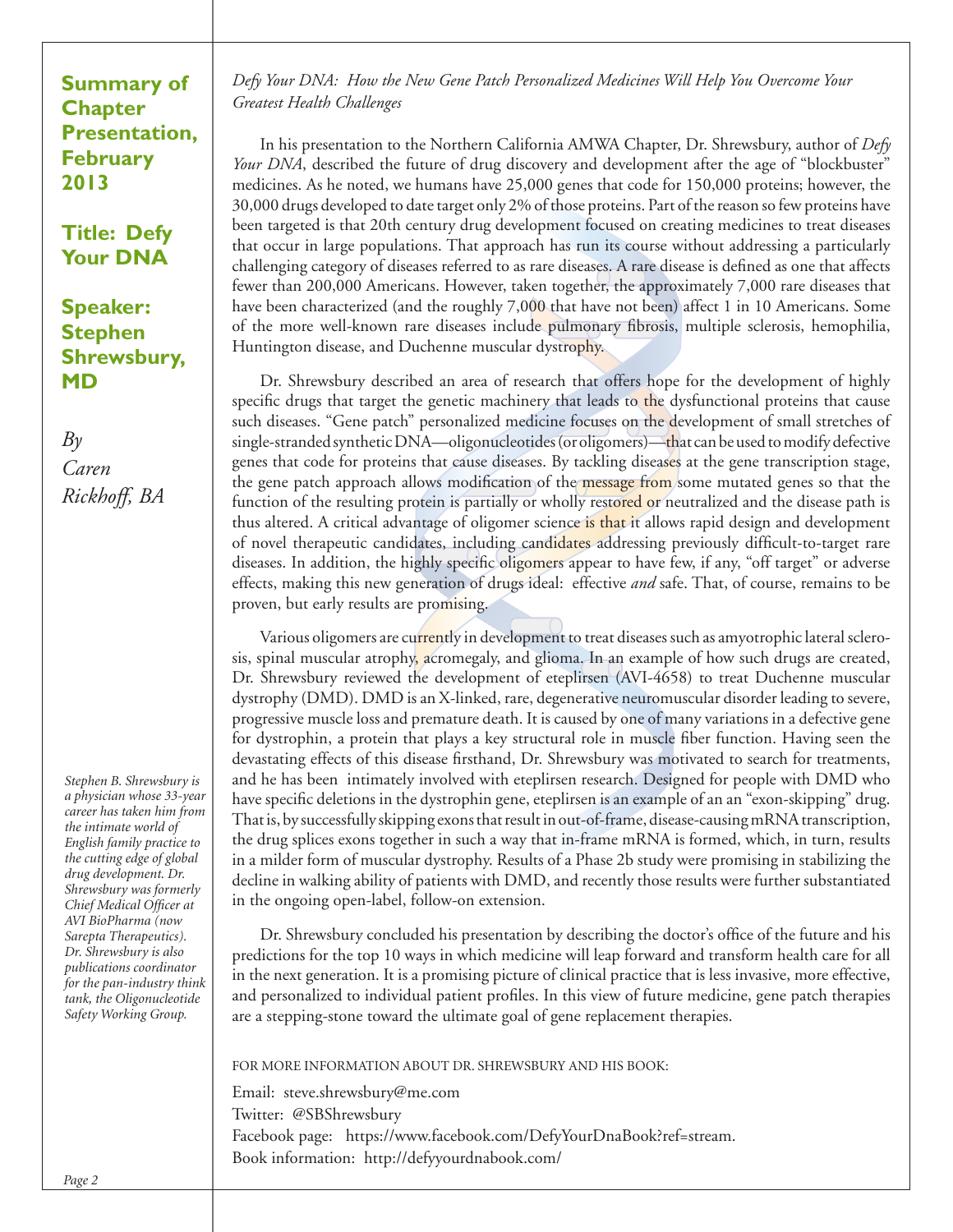**Working with ESL Authors: My First Experience as an AMWA Panel Member**

 $B_{\nu}$ *Mimi Wessling*

*Mimi Wessling is a longtime AMWA member who is also our Northern California AMWA Chapter webmaster*

 One of the most interesting things about participating in AMWA activities—from our local Chapter meetings to the Annual Conference with its extensive menu of wonderful opportunities—is learning how people of diverse backgrounds came to be medical editors and writers. That can also be scary under certain circumstances!



Scared? Yes, that's how I felt when I found myself agreeing to be a member of a panel at the Sacramento 2012 Annual Conference. The topic was certainly one in which I'd had a fair amount of experience: "Strategies for Working Successfully with English as a Second Language Authors." When my Pacific Southwest colleague, Noelle Demas, told me who the other panel members were going to be, I—to use a very novelistic word — blanched. Lee Seaman of the Pacific Northwest Chapter: Lee is fluent in Japanese, has lived and worked in Japan, and now keeps business hours that match those of her Japanese clients. Charles Bedord of our Northern California Chapter: Charles is another person with fantastic credentials, including corporate experience and laboratory experience. And here I am, an escapee from 20 years in academia who found medical writing the ideal way to combine love of medical science with other interests and skills. I've worked mainly through agencies, only rarely with individual authors, and have been a professional medical writer for only 10 years.

As it turned out, Charles was unable to join us, which made the contrast between my credentials and Lee's seem even more stark to me. However, as fate would have it, the attendees also had varied backgrounds, and Noelle skillfully facilitated the program to take advantage of the overlap between our careers and to show the rich opportunities for entry and success in the field. Noelle's a pharmaceutical regulatory writer; her introductory remarks emphasized that working with non-native speakers is an attractive market for AMWA writers, both in editing articles for publication and in regulatory writing.

The main part of the session started with a presentation by Lee emphasizing challenges posed by the steps necessary to get materials ready for an FDA presentation when the company involved is oriented differently, both linguistically and culturally. She described the global English concepts given by John R. Kohl's book, *The Global English Style Guide: Writing Clear Translatable Documentation for a Global Market*. Lee's slides were a beautiful way to show the audience the difference between the way a Japanese author thinks and a native English-speaker, in particular an American without much exposure to Japanese culture, thinks.

I then talked about my previous work as an academic historian of science and medicine and professional translator of German, and how it eventually led to English as a second language (ESL) editing. In what I thought might be a somewhat risky move, I also went into some detail about the pitfalls of working through agencies, and in particular, about one instance in which I was completely taken advantage of and underpaid. (After the session, one of the attendees thanked me specifically for that information…whew!)

The next part of the session was a Question and Answer discussion about ESL work. The questions were culled from 3×5 index cards distributed to each participant. That proved to be an excellent way to see the range of interests and the questions that our presentations had evinced from the attendees. Just as an example, the issues of payments and in what form, and how long the time lag should be between submitting work and receiving payment were major concerns.

At the close of the session, individual participants came up to us with more precise questions tailored to our areas of work and expertise. It was both gratifying and annoying that we had underestimated the number of people who would attend a Saturday morning session, and we ran out of printed handouts. We collected email addresses from those who did not receive handouts during the session and sent them copies; this, in turn, led to some gratifying return emails mentioning how helpful the panel discussion had been.

Moral of the story: every one of us has something TO CONTRIBUTE!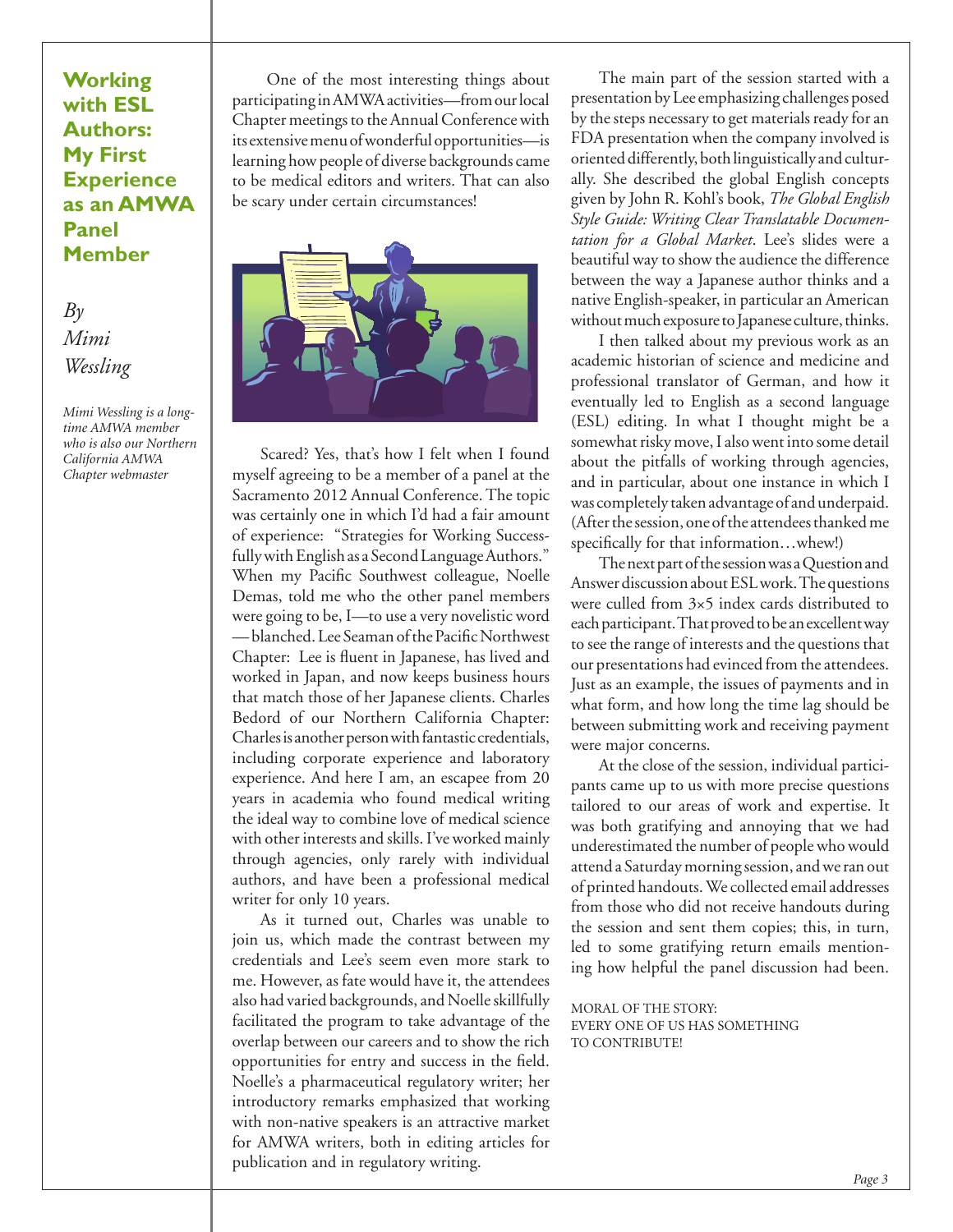#### **Language Rules!**

# $B_{\mathcal{V}}$ *Joan Brodovsky, MS, ELS*

*Joan Brodovsky, whose past includes positions as an analytical chemist and a market researcher specialized in the pharmaceutical and device industries, now edits medical research articles, written by nonnative English speakers and destined for peerreviewed journals. She says Winston Churchill taught her to write, fifty-five years ago, and her delight in playing Gotcha! makes her think editing is a lot of fun. She finds it embarrassing that she, herself, cannot write without an external pair of eyes to catch her own bloopers. She has been a member of AMWA since 2003.*

In this column, I share my delight in the writing gaffes I find in my reading material, and I post tips for writing elegant and understandable sentences. I count on some 15 reference books to back me up, the most important of which are Schaum's *English Grammar*, the *AMA Manual of Style*, and Janis Bell's *Clean, Well-lighted Sentences*.

#### Pronoun Agreement

From a column on caring for aged parents: "The assumption is that the resident can move around on their own steam and that they can eat without help."

Where was the copy editor? We English speakers have no singular possessive pronoun for the common gender; we must choose among feminine, masculine, and neuter: "his," "her," and "its". My 7th grade English teacher, Miss Leddy, taught us that pronouns must agree with the nouns they replace and that "his" can mean "his" or "her".

So, Mr. Columnist, it's either/or: either "…on his own steam and that he can eat…" or "…that the residents can move…."

#### Case before Gerunds

From a report of a shootout: "Police were investigating reports that the boy had compiled a "hit list" that led to him being suspended from school last year."

This one is tricky. "Being" comes from the verb "to be," but here "being" is a noun, part of the whole noun phrase "being suspended from school," and that action belongs to the boy. It is his being suspended.

The corrected phrase reads, "…the boy had compiled a "hit list" that led to his being suspended…."

I would eliminate the clunkiness by changing the wording, "... the boy had compiled a "hit list" that led to his suspension...."

#### VERB CONJUGATION

From a report on Jerry Brown's 2013 State of the State address: "California's …governor filled his State of the State address with…a tapestry of ideas weaved into a political document meant to set the tone for the Capitol in 2013."

This one was easy to catch; the past tense of "weave" is "woven," right? Well, not always. It can be "weaved" when one refers a policeman who weaved his car to slow traffic on Highway 101, and it can be "weaved" when one refers to the a drunk who weaved on Highway 101, unnerving the drivers around him.

In the first case, "weave" is a transitive verb (weaved his car) and in the second, it is intransitive (the drunk himself just weaved.)

However, this one really is easy: when one writes about tapestry, the past tense verb is "woven."

#### Resources:

*Clean, Well-lighted Sentences*, J. Bell, Norton, 2008.

*English Grammar*, 2nd ed., E. Ehrlich and D. Murphy, Schaum's Outline Series, McGraw Hill, 1991.

*AMA Manual of Style*, 9th ed., Lippincott Williams & Wilkins, 1998.

Webster's New World College Dictionary, 4th ed., M. Agnes, Ed., IDG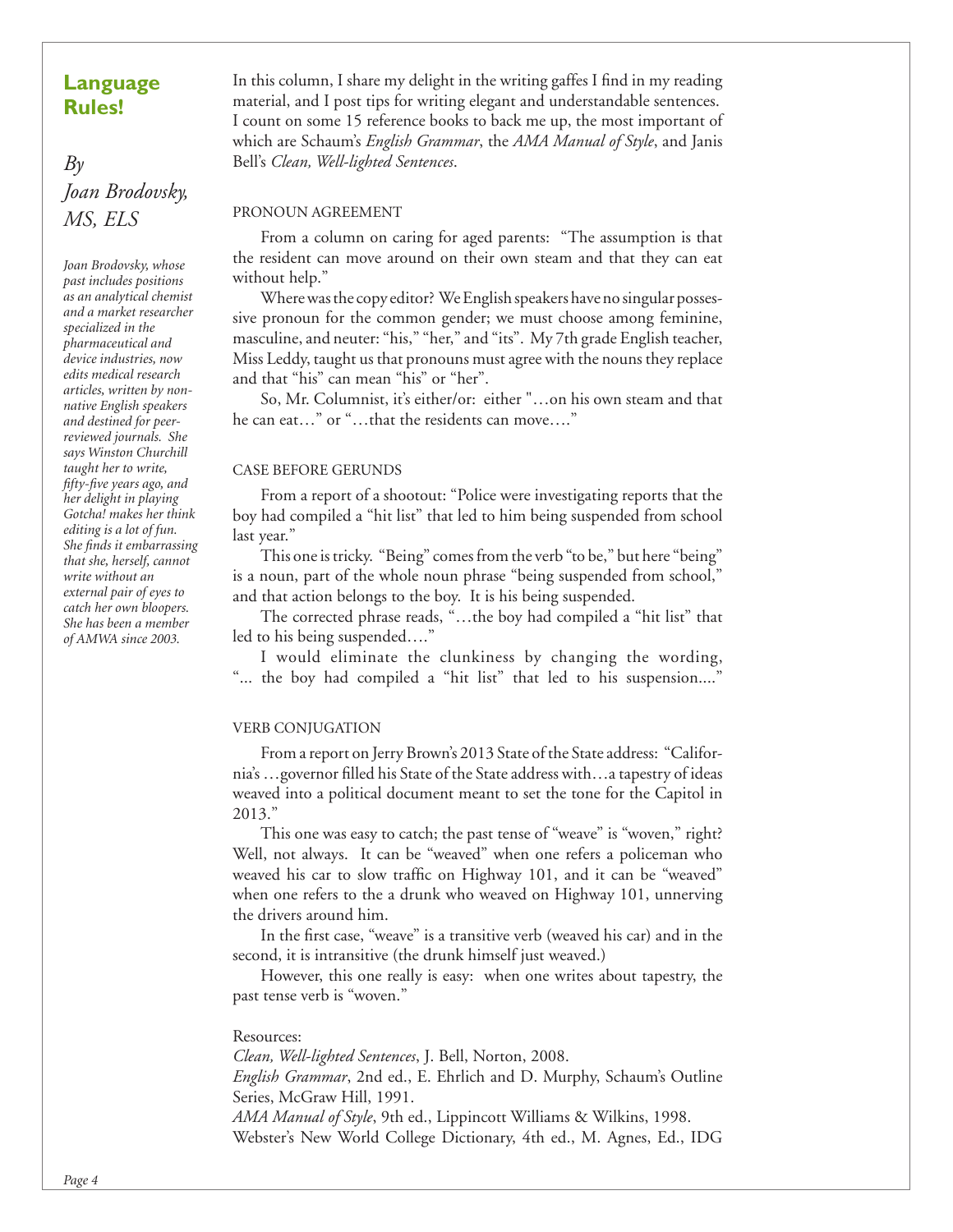### **The Word Witch**

# $B_{\nu}$ *Maggie Norris*

*Maggie Norris is a long-time member of the Northern California AMWA Chapter and currently serves on the Chapter Board*

# **Navigating Back From a Hyperlink Target**

In this tutorial, I show you an easy way to move your cursor back to your previous place in the file after you have followed a hyperlink. At the same time, I show you an even more useful skill: how to add buttons for any commands you choose to the Quick Access toolbar in Word 2007 and 2010.



HIDDEN TREASURE

Hyperlinking is a standard feature in complex documents: these files contain hyperlinks in cross-references to headings, tables, and figures, from citations to their matching reference, and others. It's easy to jump from the link to the target: just click the hyperlink (or Ctrl + click if you have chosen that method in Word Options). But what we usually want is to have a quick look at the target and then go right back to our previous place in the text. Sadly, there is no obvious command for that. \*

Word does have a command for this purpose, although it's hidden so well that most users would never find it on their own. I was alerted to its existence in the User Manual for a regulatory publishing product. Even then, I had to go hunting for it. Then when I found it, the command (tool, button, icon) had to be moved to another location before I could use it. I'll show you where I found it. At the same time, I'll show you how to add any command to the Quick Access Toolbar.

*Screenshot 1. The Customize the Quick Access toolbar dialog screen*



#### **PROCEDURE**

Open any Word file. Call up the *Customize the Quick Access toolbar* dialog box: *File | Options | Quick Access toolbar*. In the left pane near the top, choose *All Commands* from the drop-down menu in the *Choose commands from* field. [Refer to Screenshot 1.] Scroll down the list of commands and select *Back*. Click *Add* to copy the Back button to the list in the right pane. Click *OK* to save the change and return to your file. That's it. You're done. The Back button will be available from the *Quick Access toolbar* in all your files.

#### Beyond the Basics

*Screenshot 2. Quick Access toolbar default settings*

| W<br>ы | $157 - 17$ | ╤      |    |  |
|--------|------------|--------|----|--|
| File   | Home       | Insert | э, |  |
|        | $C_{11}$   |        |    |  |

The default settings of the *Quick Access toolbar* are actually pretty lame: it contains only 5 tools, all for commands that can be executed more conveniently from the keyboard. [Refer to Screenshot 2.] If you open the drop-down at the far right of the toolbar, you can click to add any of the commands listed there; but most of these are pretty lame, too. However, using the procedure above, you can add any command you want to the toolbar.

Make the *Quick Access toolbar* really worthy of the premium space it takes up on your screen. In Screenshot 3, you can see the settings I use. First, I used the *Remove* button to take out *Save* and the other defaults. Then I added several commands related to tracking and accepting changes. These are available on the Ribbon, of course; but having them available on the toolbar means I don't have to switch to the *Review* tab to accept or reject a single tracked change or to add a comment as I write. Then I added some others I like to have convenient access to, including the *Back* button.

*Screenshot 3. Word Witch's Quick Access Toolbar*

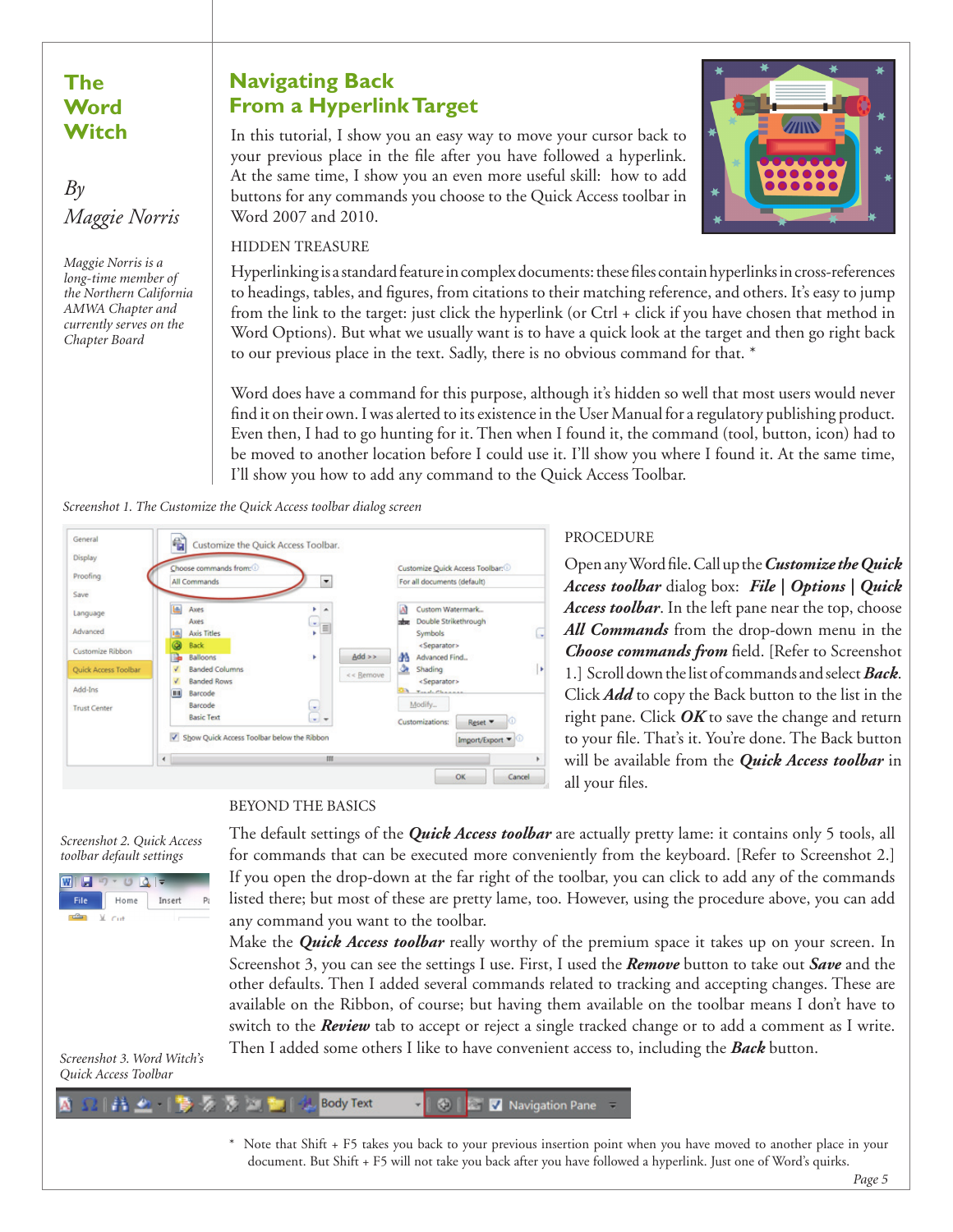### **UPCOMING EVENTS**

### **Upcoming Chapter Presentation**

### **Title: Word Witch Power User Seminar Speaker: Maggie Norris**

It's been about 6 years since the release of Word 2007, with its radically redesigned interface. Most of us have recovered from the shock of seeing the inscrutable ribbon where the old familiar main menu ought to be. We've learned to cope with the change, like we always do. Now that we've figured out where to find all our favorite basic commands and features in the new version, it may be time to look at some of its advanced features and techniques.

On Saturday, May 4, AMWA Northern California members and friends are invited to attend the Word Witch Power User seminar. The Word Witch, aka Maggie, will show you how to personalize your Word 2007 or 2010 installation so it works the way you want it to. We'll look at advanced techniques for navigating in complex documents and how to use all the functionality built into the reviewing tools. We'll draw diagrams, work with graphics, insert footnotes and endnotes, and get a firm grip on document fields. We'll have a look at some of the better user manuals.

As writers who have attended previous Word Witch seminars can tell you, attendees won't be sitting in a darkened room staring at presentation slides. Word Witch seminars are interactive events where we learn Word together. Please join us and bring your questions and your own excruciatingly clever tips and tricks.

Speaker: Maggie Norris **When: Saturday, May 4, 2013, 11AM – 2PM** Where: Delancey Street Restaurant, 600 Embarcadero, San Francisco, CA 94107

Members: \$25 Nonmembers: \$30 Register at: http://amwancal050413.eventbrite.com If you would like to pay by check please contact Catherine Magill directly (magill\_catherine@yahoo.com)

### **Upcoming Meetings**

| April 28-May 1, 2013 | Pacific Regional Conference -<br>Pacific Southwest AMWA Chapter | Asilomar Conference Grounds,<br>Pacific Grove, California |
|----------------------|-----------------------------------------------------------------|-----------------------------------------------------------|
| May 3, 2013          | Spring Conference -<br>Carolinas AMWA Chapter                   | Chapel Hill, North Carolina                               |
| May 3-6, 2013        | <b>Council of Science Editors</b><br><b>Annual Meeting</b>      | Montreal, Quebec, Canada                                  |
| June 1, 2013         | Chapter Conference -<br>Rocky Mountain AMWA Chapter             | Westminster, Colorado                                     |
| une 8, 2013          | 2013 Chapter Symposium -<br>Northwest AMWA Chapter              | Seatle, Washington                                        |
| une 23-27, 2013      | Drug Information Association<br>49th Annual Meeting             | <b>Boston, Massachusetts</b>                              |
| November 6-9, 2013   | AMWA's 73rd Annual Conference                                   | Columbus, Ohio                                            |

**Upcoming Board of Editors in the Life Sciences Exams**

Saturday, May 4, 2013, Montreal, Quebec Location to be announced Associated meeting: Council of Science Editors Register by April 13, 2013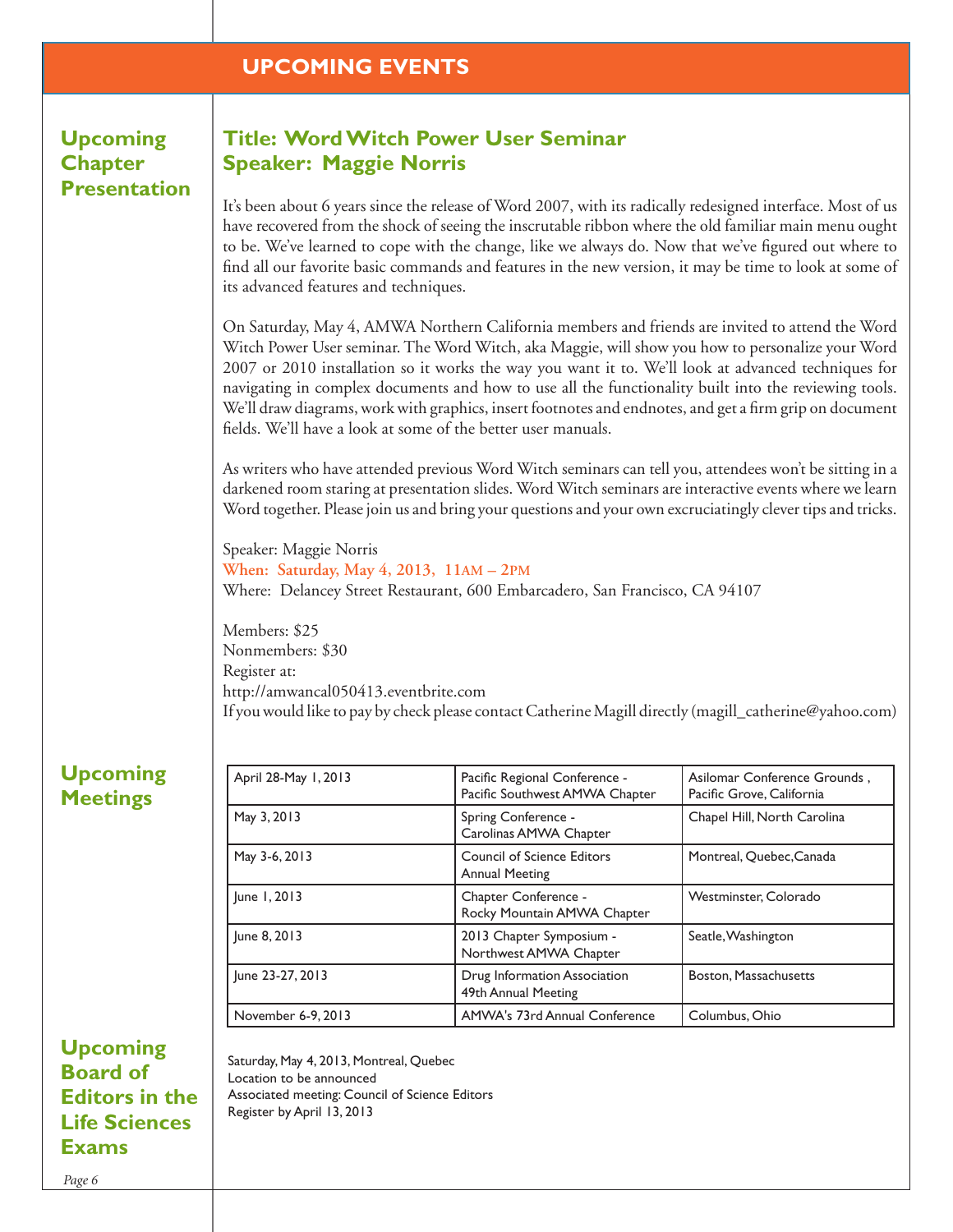### **UPCOMING EVENTS (Concluded)**

#### **Chapter Conferences**

2013 AMWA Pacific Coast Conference - April 28 - May 1, 2013 Asilomar, Pacific Grove, California

For more details and to access the conference brochure online: http://www.amwa-pacsw.org/events/PCC-2013/Asilomar%20 Brochure\_2013.pdf

The conference includes the following:

*Four Workshops*

- Essential Ethics for Medical Communicators (Cindy Hamilton, PharmD, ELS)
- Summarizing Clinical Efficacy Data for a New Drug Application (Peggy Boe, RN)
- Business Aspects of a Freelance Career (Cindy Hamilton)
- Reporting Randomized Trials in Science Journals (Tom Lang, MA) *Seven Open Sessions*
- Why Would Anyone Want to Hire YOU? How Medical Writers Add Value in Peer-Reviewed Publishing (Tom Lang, MA)
- An Introduction to Regulatory Submission Documents (Peggy Boe, RN)
- Designing, Developing, and Implementing Continuing Medical Education (Johanna Lackner-Marx, MPH, MSW, CCMEP)
- • Enhancing Trust in Industry-Sponsored Publications: The Role of the Medical Writer (Kathryn Boorer, PhD)
- • What's Different About Regulatory Writing for Biologics? (Aaron Van Etten, MS)
- Conducting Effective and Focused Document Review Meetings (Noelle Demas, MS; Robin Weaver, BA)
- Technical Tricks to Facilitate Review and Revisions of Large Documents (Susan Chang, PhD)

*Keynote Session*

Globalization's Impact on Global Health (Michele Barry, MD, FACP) *Forum*

Career Options in Medical Communications (Sue Hudson, BA, Chair)

Rocky Mountain Chapter Conference - 1 June 2013 Butterfly Pavilion in Westminster, Colorado (between Denver and Boulder)

For more details and to access the conference brochure online: http://www.amwa-rmc.org/conference/conference.html.

The conference includes the following:

- Two credit workshops led by Tom Lang—Organizing the Medical Paper and Improving Comprehension: Theories and Research Findings.
- Four open sessions—Starting and Building Your Own Freelance Business; Drowning in Information and Starved for Knowledge; Mindmapping; and Be Your Own IT Department.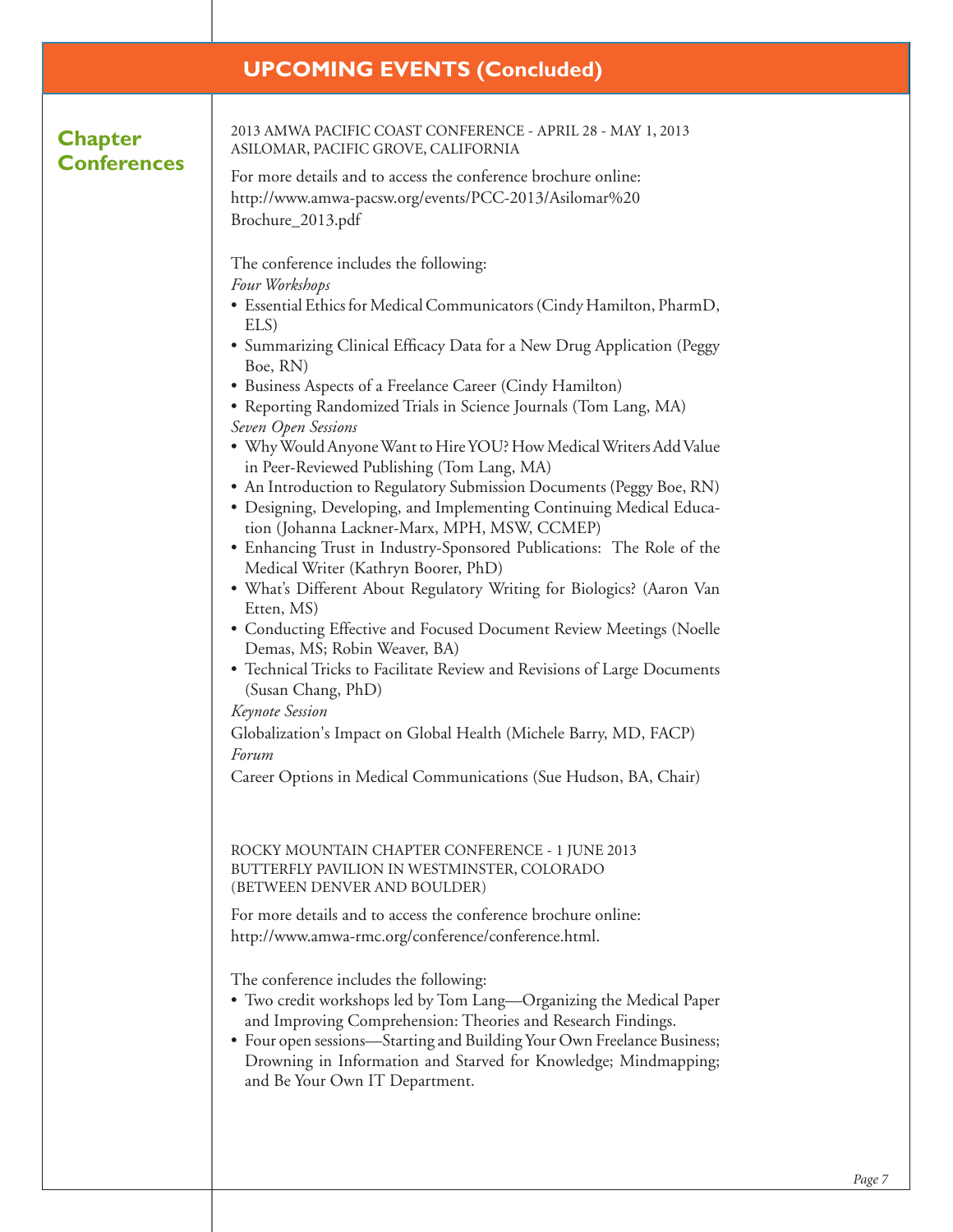| <b>The Jobs List</b><br>Service of<br>the Northern<br>California<br><b>AMWA</b> Chapter | If you are an AMWA Chapter member you know about our Jobs List. We send<br>out notices about job opportunities as we become aware of them. This means the<br>frequency of the jobs notices varies depending on how often the opportunities arise.<br>We make every attempt to keep the Jobs List mailings current with our Chapter<br>membership list. However, please feel free to contact us any time, especially for the<br>following reasons:<br>• You are a Chapter Member and you want to confirm you are on the Jobs List.<br>• You are a Chapter Member and you want to change or modify your contact<br>information.<br>• You have an employment opportunity to share with other Chapter Members.<br>If you have any questions or opportunities to share, please contact Arushi Sinha,<br>Jobs List manager, at ArushiSinha@hotmail.com |                                                                                                                          |  |
|-----------------------------------------------------------------------------------------|--------------------------------------------------------------------------------------------------------------------------------------------------------------------------------------------------------------------------------------------------------------------------------------------------------------------------------------------------------------------------------------------------------------------------------------------------------------------------------------------------------------------------------------------------------------------------------------------------------------------------------------------------------------------------------------------------------------------------------------------------------------------------------------------------------------------------------------------------|--------------------------------------------------------------------------------------------------------------------------|--|
| <b>Recent</b>                                                                           | <b>Category</b>                                                                                                                                                                                                                                                                                                                                                                                                                                                                                                                                                                                                                                                                                                                                                                                                                                  | <b>Title</b>                                                                                                             |  |
| <b>Guidance</b>                                                                         | <b>Drug Safety</b>                                                                                                                                                                                                                                                                                                                                                                                                                                                                                                                                                                                                                                                                                                                                                                                                                               | Providing Postmarket Periodic Safety Reports in the ICH E2C(R2) Format (Periodic                                         |  |
| <b>Documents</b>                                                                        |                                                                                                                                                                                                                                                                                                                                                                                                                                                                                                                                                                                                                                                                                                                                                                                                                                                  | <b>Benefit-Risk Evaluation Report)</b>                                                                                   |  |
| <b>Issued by</b>                                                                        | Labeling                                                                                                                                                                                                                                                                                                                                                                                                                                                                                                                                                                                                                                                                                                                                                                                                                                         | Pediatric Information Incorporated Into Human Prescription Drug and Biological<br>Products Labeling Good Review Practice |  |
| the FDA                                                                                 | International Conference on                                                                                                                                                                                                                                                                                                                                                                                                                                                                                                                                                                                                                                                                                                                                                                                                                      | M3(R2)Nonclinical Safety Studies for the Conduct of Human Clinical Trials and Mar-                                       |  |

*Documents issued during the last quarter*

| Labeling                                                              | Pediatric Information Incorporated Into Human Prescription Drug and Biological<br>Products Labeling Good Review Practice                                             |
|-----------------------------------------------------------------------|----------------------------------------------------------------------------------------------------------------------------------------------------------------------|
| International Conference on<br>Harmonisation - Multidisci-<br>plinary | M3(R2)Nonclinical Safety Studies for the Conduct of Human Clinical Trials and Mar-<br>keting Authorization for Pharmaceuticals: Questions and Answers                |
| Clinical/Antimicrobial                                                | Antiviral Product Development — Conducting and Submitting Virology Studies to the<br>Agency Guidance for Submitting HCV Resistance Data -Attachment to Guidance      |
| Labeling                                                              | Labeling for Human Prescription Drug and Biological Products - Implementing the<br><b>PLR Content and Format Requirements</b>                                        |
| Clinical/Medical                                                      | Alzheimer's Disease: Developing Drugs for the Treatment of Early Stage Disease                                                                                       |
| International Conference on<br>Harmonisation - Safety                 | <b>S10 Photosafety Evaluation of Pharmaceuticals</b>                                                                                                                 |
| Clinical Pharmacology                                                 | Clinical Pharmacogenomics: Premarket Evaluation in Early-Phase Clinical Studies and<br>Recommendations for Labeling                                                  |
| International Conference on<br>Harmonisation - Efficacy               | E3 Structure and Content of Clinical Study Reports - Questions and Answers (R1)                                                                                      |
| Electronic Submissions                                                | Providing Regulatory Submissions in Electronic Format - Certain Human Pharma-<br>ceutical Product Applications and Related Submissions Using the eCTD Specifications |
| Clinical/Medical                                                      | Abuse-Deterrent Opioids-Evaluation and Labeling                                                                                                                      |